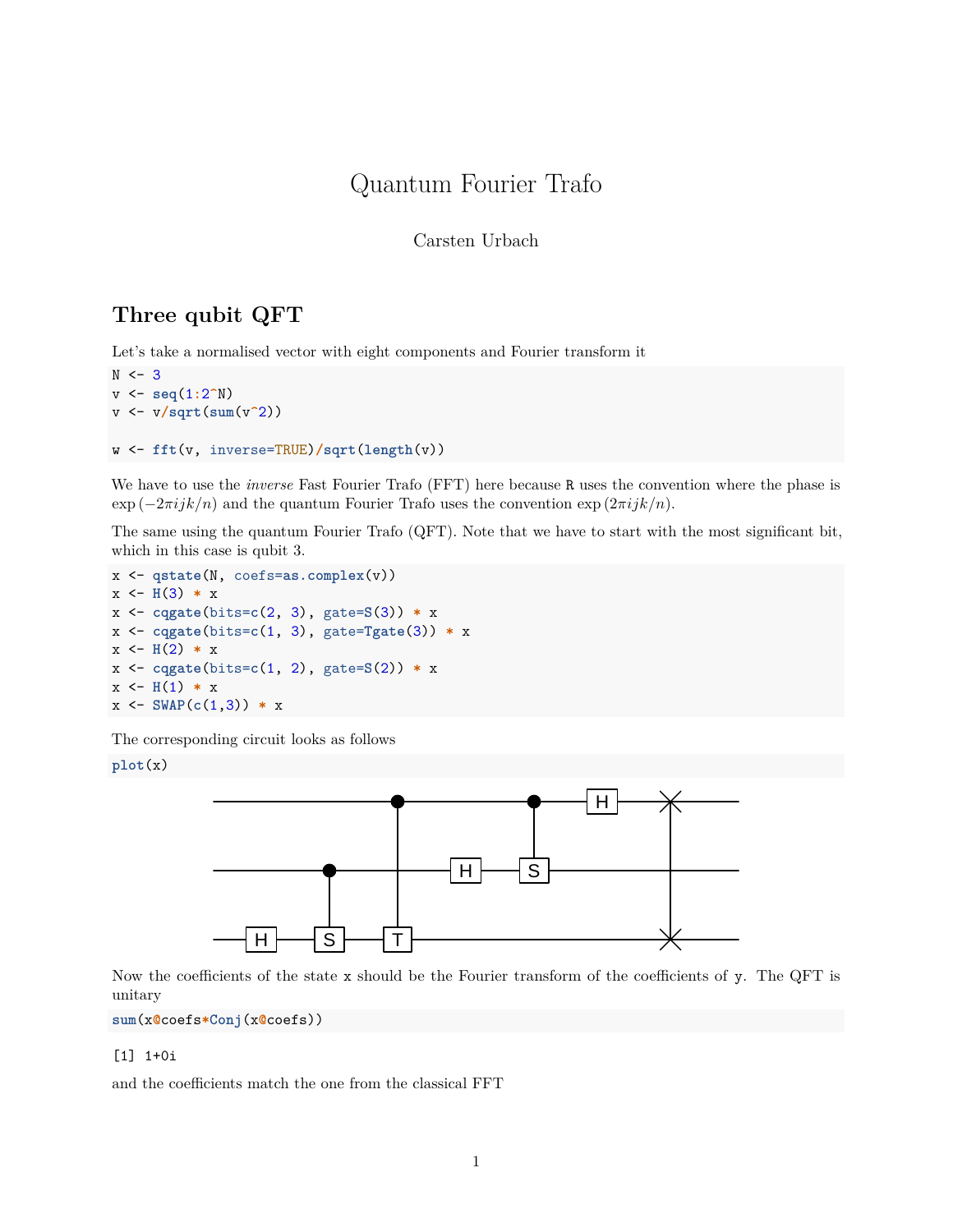```
sqrt(sum((w - x@coefs)*Conj(w - x@coefs)))
```
[1] 3.602883e-16+0i

## **The inverse**

Since the Hadamard gate is its own inverse, we need the hermitian conjugates for T and S

```
Tdagger <- function(bit) {
  return(methods::new("sqgate",
                      bit=as.integer(bit),
                      M=array(as.complex(c(1., 0, 0, exp(-1i*pi/4))), dim=c(2,2)),
                      type="Tdag"))
}
Sdagger <- function(bit) {
  return(methods::new("sqgate",
                      bit=as.integer(bit),
                      M=array(as.complex(c(1,0,0,-1i)), dim=c(2,2)),
                      type="Sdag"))
}
```
## **Inverting the circuit**

With these we can write the inverse QFT as follows, again for three qubits

```
z <- qstate(N, coefs=x@coefs)
z \leftarrow SWAP(c(1,3)) * z
z <- H(1) * z
z <- cqgate(bits=c(1, 2), gate=Sdagger(2)) * z
z \leftarrow H(2) * zz <- cqgate(bits=c(1, 3), gate=Tdagger(2)) * z
z <- cqgate(bits=c(2, 3), gate=Sdagger(2)) * z
z \leftarrow H(3) * z
```

```
plot(z)
```


The coefficients can be compared with the original vector we started from **sqrt**(**sum**((v **-** z**@**coefs)**\*Conj**(v **-** z**@**coefs)))

### [1] 2.058409e-16+0i

## **Inverting the phase**

Instead of inverting the circuit we can of course apply the usual inverse Fourier trafo, i.e. utilise the same circuit as for the original QFT with all phases reversed.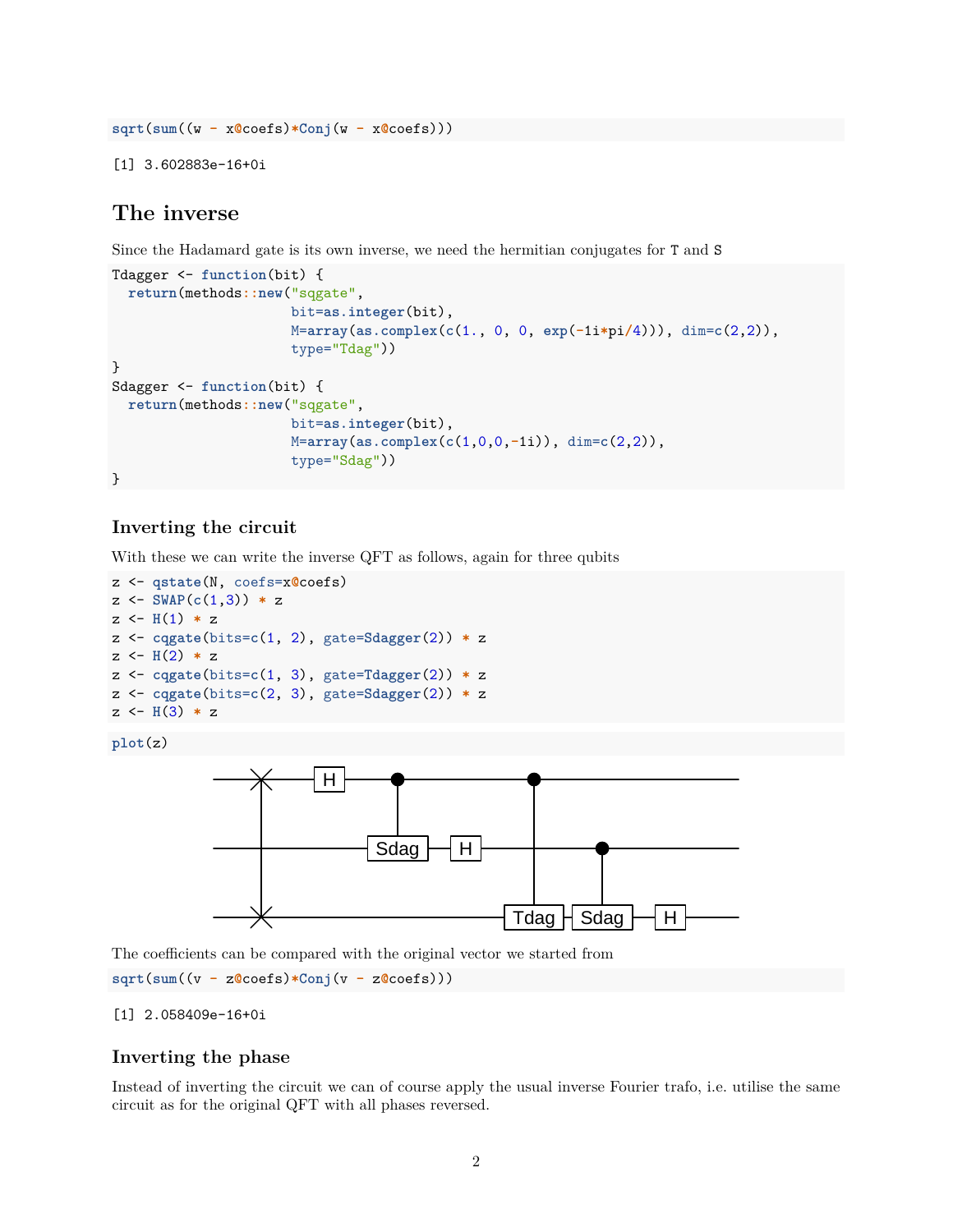```
y <- qstate(N, coefs=x@coefs)
y \leftarrow H(3) * yy <- cqgate(bits=c(2, 3), gate=Sdagger(3)) * y
y <- cqgate(bits=c(1, 3), gate=Tdagger(3)) * y
y \leftarrow H(2) * yy <- cqgate(bits=c(1, 2), gate=Sdagger(2)) * y
y <- H(1) * y
y <- SWAP(c(1,3)) * y
```

```
plot(y)
```


Again we get the vector v back we started with.

**sqrt**(**sum**((v **-** y**@**coefs)**\*Conj**(v **-** y**@**coefs)))

### [1] 2.058409e-16+0i

## **The general case**

Let define a function performing a quanturm Fourier trafo for general number of qubits. For this we need a gate representing

$$
R_k = \begin{pmatrix} 1 & 0 \\ 0 & \exp(2\pi i/2^k) \end{pmatrix}
$$

Such a general gate is easily implemented in qsimulatR as follows

```
Ri <- function(bit, i, sign=+1) {
  type <- paste0("R", i)
  if(sign < 0) {
    type <- paste0("R", i, "dag")
  }
  return(methods::new("sqgate",
                      bit=as.integer(bit),
                      M=array(as.complex(c(1,0,0,exp(sign*2*pi*1i/2^i))),
                              dim=c(2,2)), type=type))
```
}

With this gate we can implement the quantum Fourier trafo function (the following function is almost identical to the qft function included in qsimulatR, see ?qft for details)

```
qft <- function(x, inverse=FALSE) {
 n <- x@nbits
  y \leftarrow xsign <- +1
  if(inverse) sign <- -1
  for(bit in c(n:1)) {
    y <- H(bit) * y
```